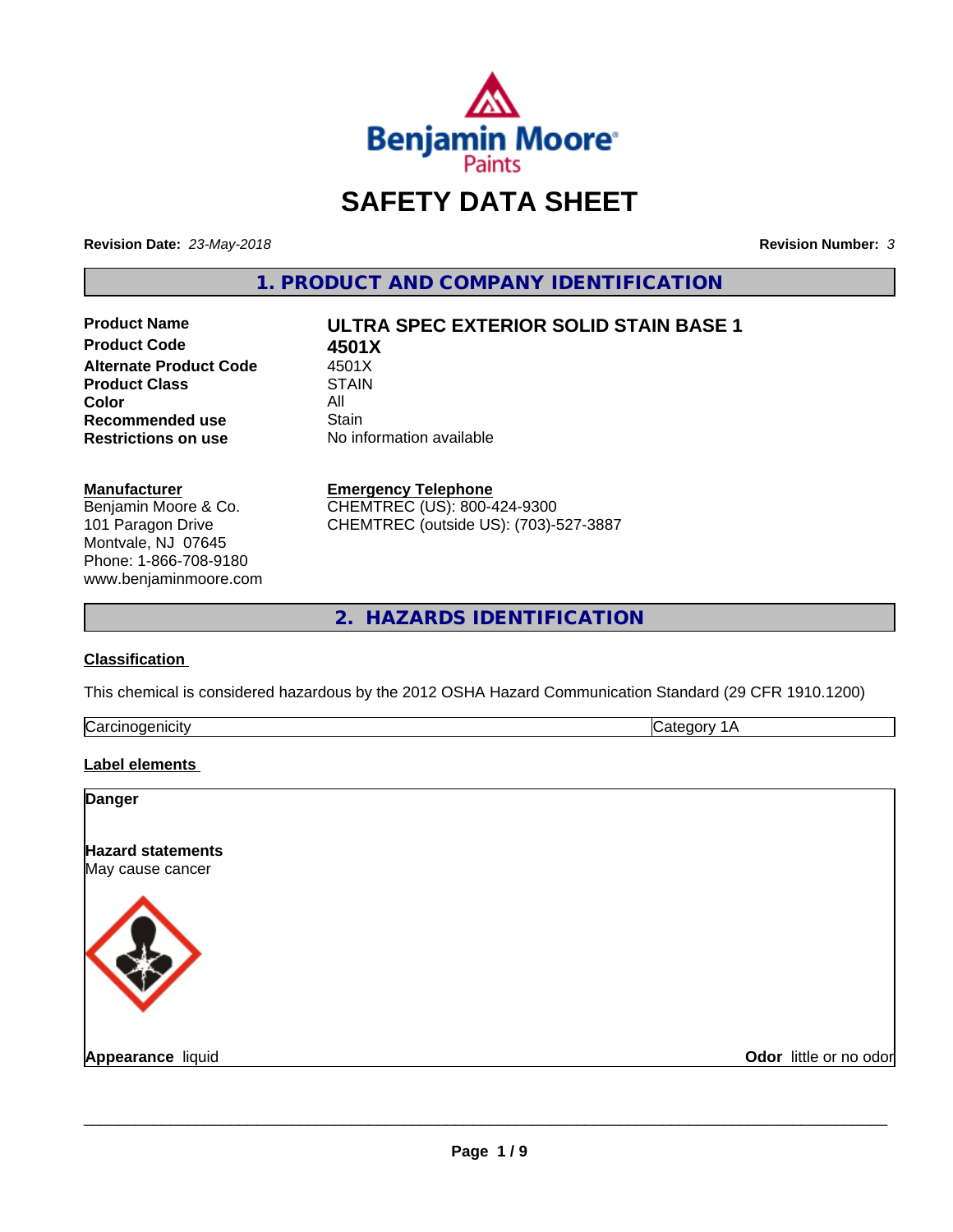#### **Precautionary Statements - Prevention**

Obtain special instructions before use Do not handle until all safety precautions have been read and understood Use personal protective equipment as required

#### **Precautionary Statements - Response**

IF exposed or concerned: Get medical advice/attention

#### **Precautionary Statements - Storage**

Store locked up

#### **Precautionary Statements - Disposal**

Dispose of contents/container to an approved waste disposal plant

#### **Hazards not otherwise classified (HNOC)**

Not applicable

#### **Other information**

No information available

# **3. COMPOSITION INFORMATION ON COMPONENTS**

\_\_\_\_\_\_\_\_\_\_\_\_\_\_\_\_\_\_\_\_\_\_\_\_\_\_\_\_\_\_\_\_\_\_\_\_\_\_\_\_\_\_\_\_\_\_\_\_\_\_\_\_\_\_\_\_\_\_\_\_\_\_\_\_\_\_\_\_\_\_\_\_\_\_\_\_\_\_\_\_\_\_\_\_\_\_\_\_\_\_\_\_\_

| <b>Chemical name</b>            | CAS No.    | Weight-% |
|---------------------------------|------------|----------|
| Titanium dioxide                | 13463-67-7 | ن ا      |
| Kaolin, calcined                | 92704-41-1 |          |
| Limestone                       | 1317-65-3  |          |
| Zinc oxide                      | 1314-13-2  |          |
| Diatomaceous earth              | 61790-53-2 |          |
| Silica, crystalline             | 14808-60-7 | 0.5      |
| Sodium C14-C16 olefin sulfonate | 68439-57-6 | 0.5      |

#### **4. FIRST AID MEASURES**

| <b>General Advice</b>                            | No hazards which require special first aid measures.                                                     |
|--------------------------------------------------|----------------------------------------------------------------------------------------------------------|
| <b>Eye Contact</b>                               | Rinse thoroughly with plenty of water for at least 15 minutes and consult a<br>physician.                |
| <b>Skin Contact</b>                              | Wash off immediately with soap and plenty of water while removing all<br>contaminated clothes and shoes. |
| <b>Inhalation</b>                                | Move to fresh air. If symptoms persist, call a physician.                                                |
| Ingestion                                        | Clean mouth with water and afterwards drink plenty of water. Consult a physician<br>if necessary.        |
| <b>Most Important</b><br><b>Symptoms/Effects</b> | None known.                                                                                              |
| <b>Notes To Physician</b>                        | Treat symptomatically.                                                                                   |
|                                                  |                                                                                                          |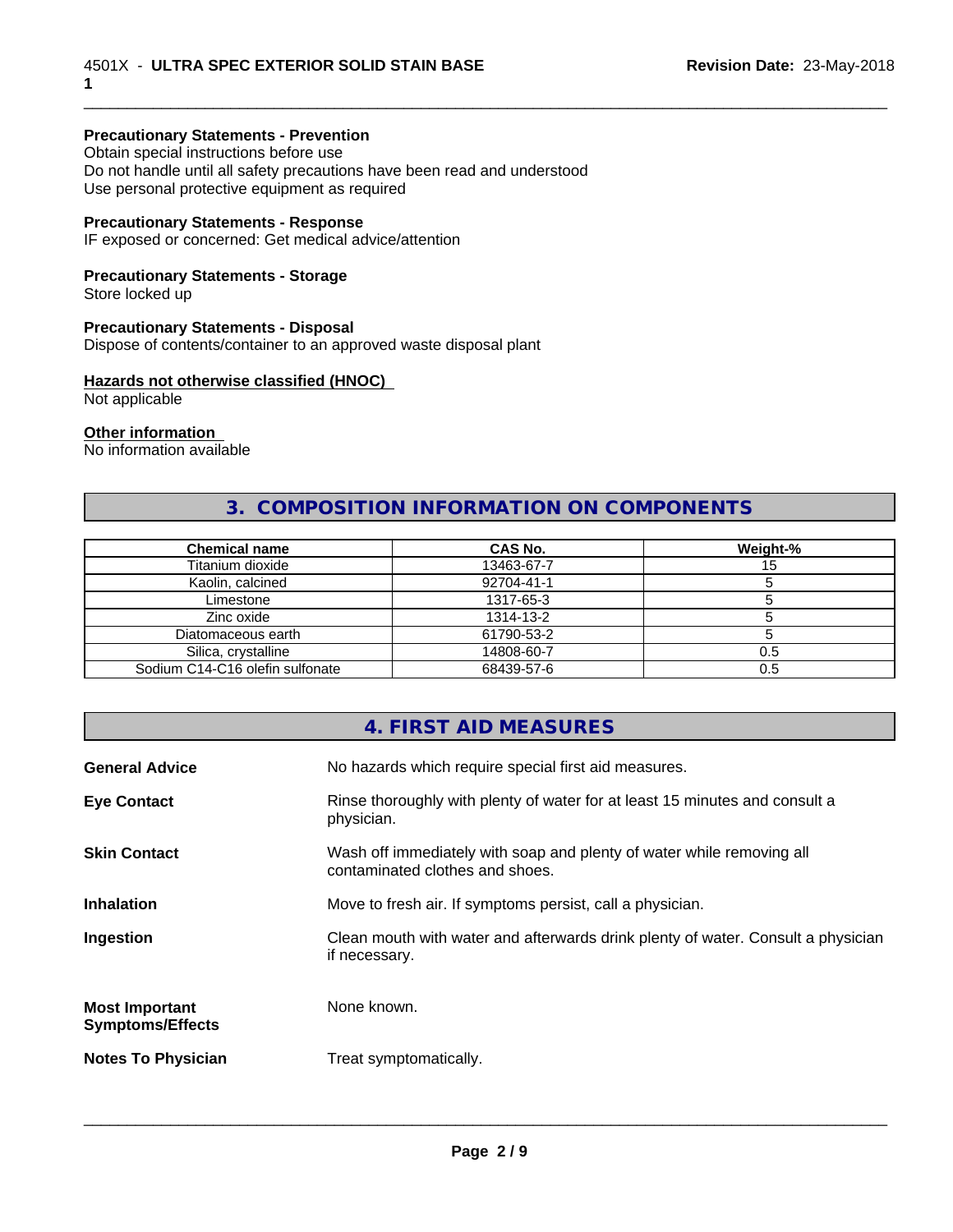# **5. FIRE-FIGHTING MEASURES**

\_\_\_\_\_\_\_\_\_\_\_\_\_\_\_\_\_\_\_\_\_\_\_\_\_\_\_\_\_\_\_\_\_\_\_\_\_\_\_\_\_\_\_\_\_\_\_\_\_\_\_\_\_\_\_\_\_\_\_\_\_\_\_\_\_\_\_\_\_\_\_\_\_\_\_\_\_\_\_\_\_\_\_\_\_\_\_\_\_\_\_\_\_

| <b>Suitable Extinguishing Media</b><br><b>Protective Equipment And Precautions For</b><br><b>Firefighters</b><br><b>Specific Hazards Arising From The Chemical</b> |                 | Use extinguishing measures that are appropriate to local<br>circumstances and the surrounding environment.<br>As in any fire, wear self-contained breathing apparatus<br>pressure-demand, MSHA/NIOSH (approved or equivalent)<br>and full protective gear. |                                |    |
|--------------------------------------------------------------------------------------------------------------------------------------------------------------------|-----------------|------------------------------------------------------------------------------------------------------------------------------------------------------------------------------------------------------------------------------------------------------------|--------------------------------|----|
|                                                                                                                                                                    |                 |                                                                                                                                                                                                                                                            |                                |    |
|                                                                                                                                                                    |                 | <b>Sensitivity To Mechanical Impact</b>                                                                                                                                                                                                                    |                                | No |
| <b>Sensitivity To Static Discharge</b>                                                                                                                             |                 | No                                                                                                                                                                                                                                                         |                                |    |
| <b>Flash Point Data</b><br>Flash Point (°F)<br>Flash Point (°C)<br><b>Method</b>                                                                                   |                 | Not applicable<br>Not applicable<br>Not applicable                                                                                                                                                                                                         |                                |    |
| <b>Flammability Limits In Air</b>                                                                                                                                  |                 |                                                                                                                                                                                                                                                            |                                |    |
| Lower flammability limit:<br><b>Upper flammability limit:</b>                                                                                                      |                 | Not applicable<br>Not applicable                                                                                                                                                                                                                           |                                |    |
| <b>NFPA</b><br>Health: 1                                                                                                                                           | Flammability: 0 | <b>Instability: 0</b>                                                                                                                                                                                                                                      | <b>Special: Not Applicable</b> |    |
| <b>NFPA Legend</b>                                                                                                                                                 |                 |                                                                                                                                                                                                                                                            |                                |    |

- 0 Not Hazardous
- 1 Slightly
- 2 Moderate
- 3 High
- 4 Severe

*The ratings assigned are only suggested ratings, the contractor/employer has ultimate responsibilities for NFPA ratings where this system is used.*

*Additional information regarding the NFPA rating system is available from the National Fire Protection Agency (NFPA) at www.nfpa.org.*

# **6. ACCIDENTAL RELEASE MEASURES**

| <b>Personal Precautions</b>      | Avoid contact with skin, eyes and clothing. Ensure adequate ventilation.                             |
|----------------------------------|------------------------------------------------------------------------------------------------------|
| <b>Other Information</b>         | Prevent further leakage or spillage if safe to do so.                                                |
| <b>Environmental precautions</b> | See Section 12 for additional Ecological Information.                                                |
| <b>Methods for Cleaning Up</b>   | Soak up with inert absorbent material. Sweep up and shovel into suitable<br>containers for disposal. |
|                                  | $\overline{z}$ is a non-interesting example.                                                         |

**7. HANDLING AND STORAGE**

Handling **Handling** Avoid contact with skin, eyes and clothing. Avoid breathing vapors, spray mists or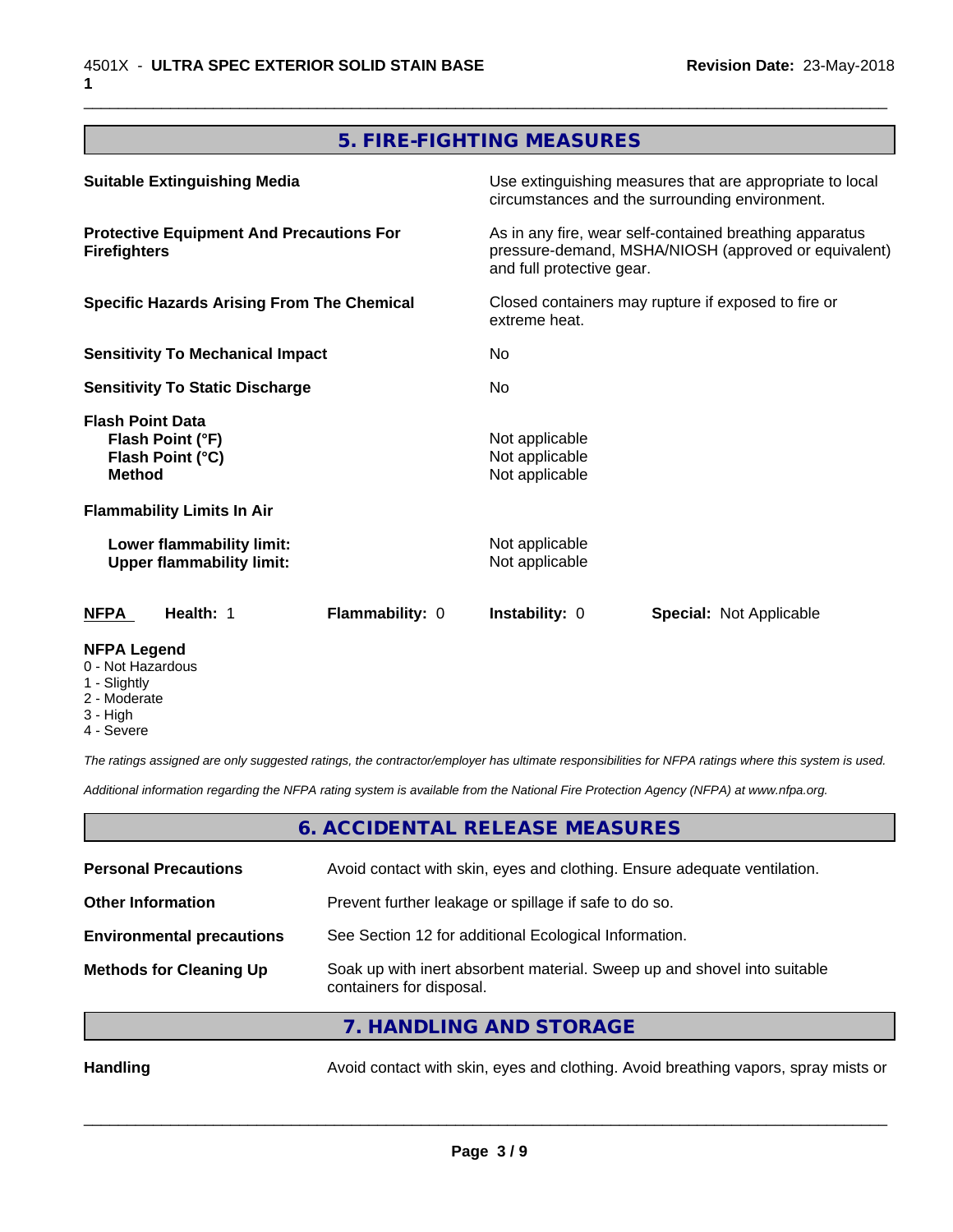sanding dust. In case of insufficient ventilation, wear suitable respiratory equipment.

\_\_\_\_\_\_\_\_\_\_\_\_\_\_\_\_\_\_\_\_\_\_\_\_\_\_\_\_\_\_\_\_\_\_\_\_\_\_\_\_\_\_\_\_\_\_\_\_\_\_\_\_\_\_\_\_\_\_\_\_\_\_\_\_\_\_\_\_\_\_\_\_\_\_\_\_\_\_\_\_\_\_\_\_\_\_\_\_\_\_\_\_\_

#### **Storage** Keep container tightly closed. Keep out of the reach of children.

**Incompatible Materials** No information available

**8. EXPOSURE CONTROLS/PERSONAL PROTECTION**

#### **Exposure Limits**

| <b>Chemical name</b> | <b>ACGIH TLV</b>                | <b>OSHA PEL</b>            |
|----------------------|---------------------------------|----------------------------|
| Titanium dioxide     | 10 mg/m $3$ - TWA               | $15 \text{ mg/m}^3$ - TWA  |
| Limestone            | N/E                             | 15 mg/m <sup>3</sup> - TWA |
|                      |                                 | $5 \text{ mg/m}^3$ - TWA   |
| Zinc oxide           | 2 mg/m <sup>3</sup> - TWA       | 5 mg/m <sup>3</sup> - TWA  |
|                      | 10 mg/m <sup>3</sup> - STEL     | 15 mg/m <sup>3</sup> - TWA |
| Diatomaceous earth   | N/E                             |                            |
|                      |                                 | 20 mppcf - TWA             |
| Silica, crystalline  | $0.025$ mg/m <sup>3</sup> - TWA |                            |

#### **Legend**

ACGIH - American Conference of Governmental Industrial Hygienists Exposure Limits OSHA - Occupational Safety & Health Administration Exposure Limits N/E - Not Established

| <b>Engineering Measures</b>          | Ensure adequate ventilation, especially in confined areas.               |  |
|--------------------------------------|--------------------------------------------------------------------------|--|
| <b>Personal Protective Equipment</b> |                                                                          |  |
| <b>Eye/Face Protection</b>           | Safety glasses with side-shields.                                        |  |
| <b>Skin Protection</b>               | Protective gloves and impervious clothing.                               |  |
| <b>Respiratory Protection</b>        | In case of insufficient ventilation wear suitable respiratory equipment. |  |
| <b>Hygiene Measures</b>              | Avoid contact with skin, eyes and clothing. Remove and wash contaminated |  |

clothing before re-use. Wash thoroughly after handling.

# **9. PHYSICAL AND CHEMICAL PROPERTIES**

| Appearance                  | liquid                   |
|-----------------------------|--------------------------|
| Odor                        | little or no odor        |
| <b>Odor Threshold</b>       | No information available |
| Density (Ibs/gal)           | $10.1 - 10.5$            |
| <b>Specific Gravity</b>     | $1.21 - 1.26$            |
| рH                          | No information available |
| <b>Viscosity (cps)</b>      | No information available |
| Solubility(ies)             | No information available |
| <b>Water solubility</b>     | No information available |
| <b>Evaporation Rate</b>     | No information available |
| Vapor pressure @20 °C (kPa) | No information available |
| Vapor density               | No information available |
| Wt. % Solids                | $40 - 50$                |
| Vol. % Solids               | $25 - 35$                |
| Wt. % Volatiles             | $50 - 60$                |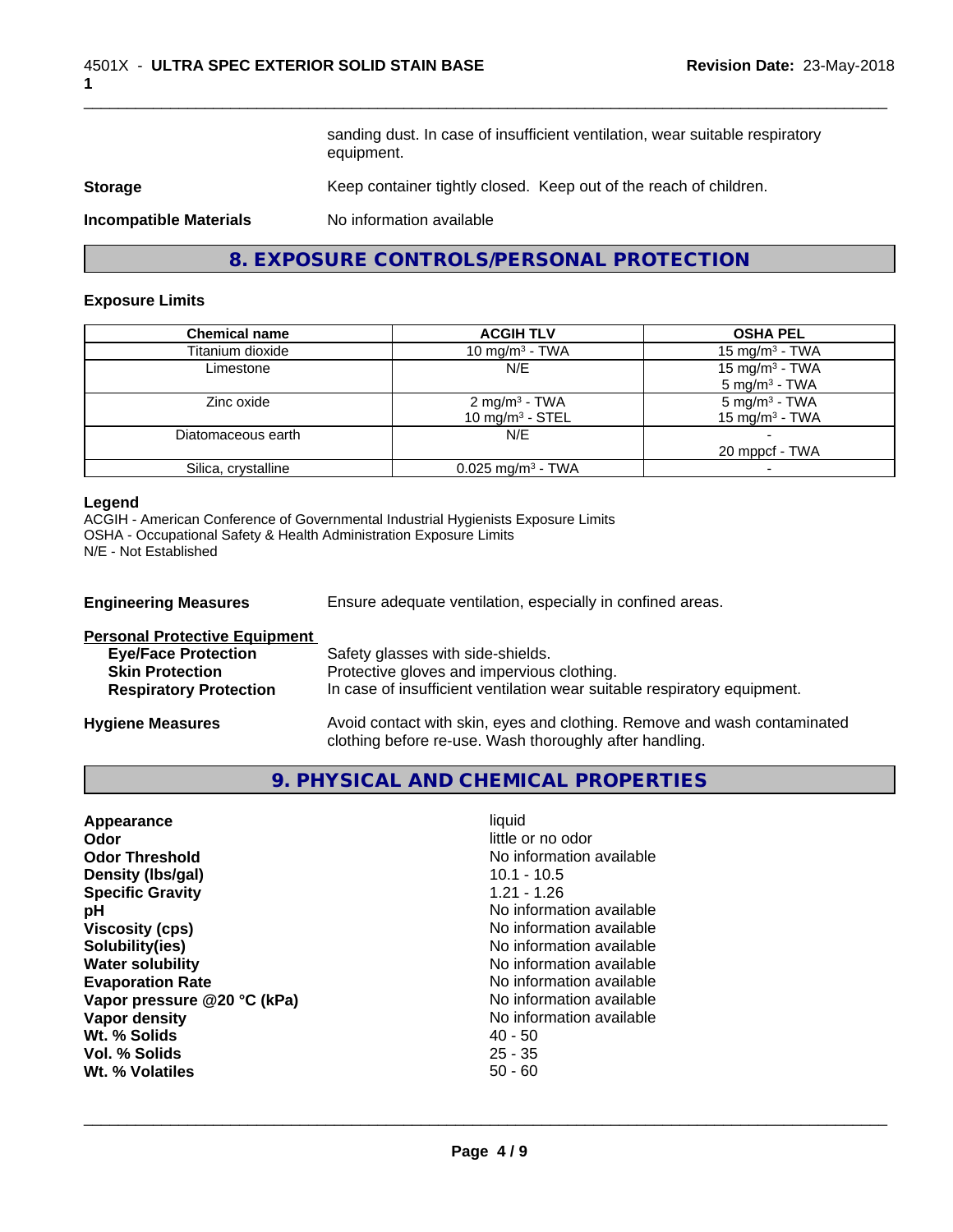| <b>Vol. % Volatiles</b>              | $65 - 75$                |
|--------------------------------------|--------------------------|
| <b>VOC Regulatory Limit (g/L)</b>    | < 100                    |
| <b>Boiling Point (°F)</b>            | 212                      |
| <b>Boiling Point (°C)</b>            | 100                      |
| <b>Freezing Point (°F)</b>           | 32                       |
| <b>Freezing Point (°C)</b>           | 0                        |
| Flash Point (°F)                     | Not applicable           |
| Flash Point (°C)                     | Not applicable           |
| <b>Method</b>                        | Not applicable           |
| <b>Flammability (solid, gas)</b>     | Not applicable           |
| <b>Upper flammability limit:</b>     | Not applicable           |
| Lower flammability limit:            | Not applicable           |
| <b>Autoignition Temperature (°F)</b> | No information available |
| <b>Autoignition Temperature (°C)</b> | No information available |
| Decomposition Temperature (°F)       | No information available |
| Decomposition Temperature (°C)       | No information available |
| <b>Partition coefficient</b>         | No information available |
|                                      |                          |

# **10. STABILITY AND REACTIVITY**

\_\_\_\_\_\_\_\_\_\_\_\_\_\_\_\_\_\_\_\_\_\_\_\_\_\_\_\_\_\_\_\_\_\_\_\_\_\_\_\_\_\_\_\_\_\_\_\_\_\_\_\_\_\_\_\_\_\_\_\_\_\_\_\_\_\_\_\_\_\_\_\_\_\_\_\_\_\_\_\_\_\_\_\_\_\_\_\_\_\_\_\_\_

| <b>Reactivity</b>                       | Not Applicable                           |
|-----------------------------------------|------------------------------------------|
| <b>Chemical Stability</b>               | Stable under normal conditions.          |
| <b>Conditions to avoid</b>              | Prevent from freezing.                   |
| <b>Incompatible Materials</b>           | No materials to be especially mentioned. |
| <b>Hazardous Decomposition Products</b> | None under normal use.                   |
| Possibility of hazardous reactions      | None under normal conditions of use.     |

**11. TOXICOLOGICAL INFORMATION**

| <b>Product Information</b>                                                                 |                                                                                                                                                 |  |  |
|--------------------------------------------------------------------------------------------|-------------------------------------------------------------------------------------------------------------------------------------------------|--|--|
| Information on likely routes of exposure                                                   |                                                                                                                                                 |  |  |
|                                                                                            | <b>Principal Routes of Exposure</b> Eye contact, skin contact and inhalation.                                                                   |  |  |
| <b>Acute Toxicity</b>                                                                      |                                                                                                                                                 |  |  |
| <b>Product Information</b>                                                                 | No information available                                                                                                                        |  |  |
| Symptoms related to the physical, chemical and toxicological characteristics               |                                                                                                                                                 |  |  |
| <b>Symptoms</b>                                                                            | No information available                                                                                                                        |  |  |
| Delayed and immediate effects as well as chronic effects from short and long-term exposure |                                                                                                                                                 |  |  |
| Eye contact<br><b>Skin contact</b>                                                         | May cause slight irritation.<br>Substance may cause slight skin irritation. Prolonged or repeated contact may dry<br>skin and cause irritation. |  |  |
|                                                                                            |                                                                                                                                                 |  |  |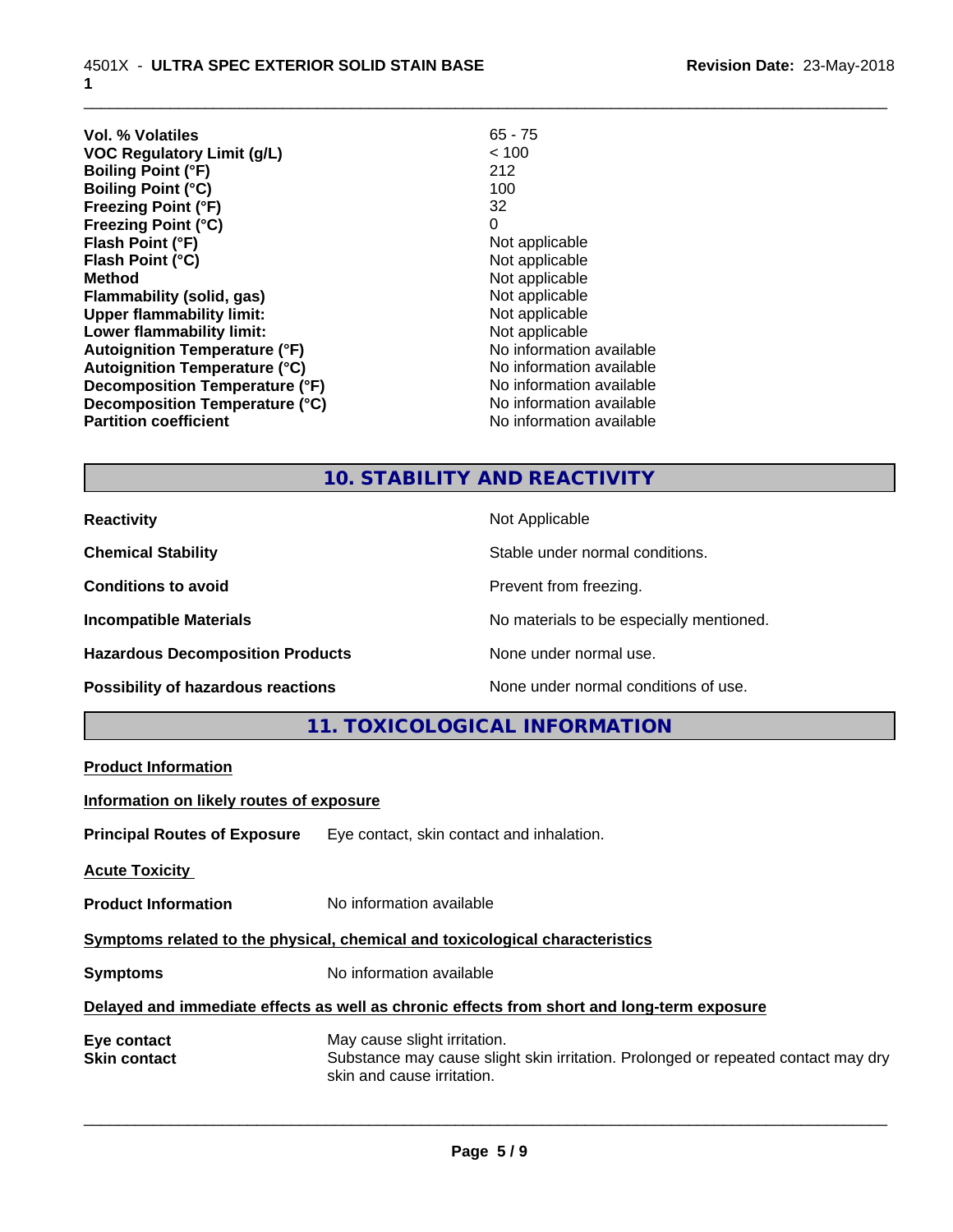| <b>Inhalation</b>             | May cause irritation of respiratory tract.                                      |
|-------------------------------|---------------------------------------------------------------------------------|
| Ingestion                     | Ingestion may cause gastrointestinal irritation, nausea, vomiting and diarrhea. |
| <b>Sensitization</b>          | No information available                                                        |
| <b>Neurological Effects</b>   | No information available.                                                       |
| <b>Mutagenic Effects</b>      | No information available.                                                       |
| <b>Reproductive Effects</b>   | No information available.                                                       |
| <b>Developmental Effects</b>  | No information available.                                                       |
| <b>Target organ effects</b>   | No information available.                                                       |
| <b>STOT - single exposure</b> | No information available.                                                       |
| STOT - repeated exposure      | Causes damage to organs through prolonged or repeated exposure if inhaled.      |
| Other adverse effects         | No information available.                                                       |
| <b>Aspiration Hazard</b>      | No information available                                                        |

\_\_\_\_\_\_\_\_\_\_\_\_\_\_\_\_\_\_\_\_\_\_\_\_\_\_\_\_\_\_\_\_\_\_\_\_\_\_\_\_\_\_\_\_\_\_\_\_\_\_\_\_\_\_\_\_\_\_\_\_\_\_\_\_\_\_\_\_\_\_\_\_\_\_\_\_\_\_\_\_\_\_\_\_\_\_\_\_\_\_\_\_\_

#### **Numerical measures of toxicity**

#### **The following values are calculated based on chapter 3.1 of the GHS document**

**ATEmix (oral)** 29035 mg/kg

#### **Component Information**

Titanium dioxide LD50 Oral: > 10000 mg/kg (Rat) Zinc oxide LD50 Oral: 5000 mg/kg (Rat) LC50 Inhalation (Dust):  $> 5700$  mg/m<sup>3</sup> (Rat, 4 hr.) Silica, crystalline LD50 Oral: 500 mg/kg (Rat)

#### **Carcinogenicity**

*The information below indicateswhether each agency has listed any ingredient as a carcinogen:.*

| <b>Chemical name</b> | <b>IARC</b>          | <b>NTP</b>  | <b>OSHA</b> |
|----------------------|----------------------|-------------|-------------|
|                      | 2B - Possible Human  |             | Listed      |
| Titanium dioxide     | Carcinogen           |             |             |
|                      | . - Human Carcinogen | Known Human | Listed      |
| Silica, crystalline  |                      | Carcinogen  |             |

• Crystalline Silica has been determined to be carcinogenic to humans by IARC (1) when in respirable form. Risk of cancer depends on duration and level of inhalation exposure to spray mist or dust from sanding the dried paint.• Although IARC has classified titanium dioxide as possibly carcinogenic to humans (2B), their summary concludes: "No significant exposure to titanium dioxide is thought to occur during the use of products in which titanium dioxide is bound to other materials, such as paint."

#### **Legend**

IARC - International Agency for Research on Cancer NTP - National Toxicity Program OSHA - Occupational Safety & Health Administration

**12. ECOLOGICAL INFORMATION**

# **Ecotoxicity Effects**

The environmental impact of this product has not been fully investigated.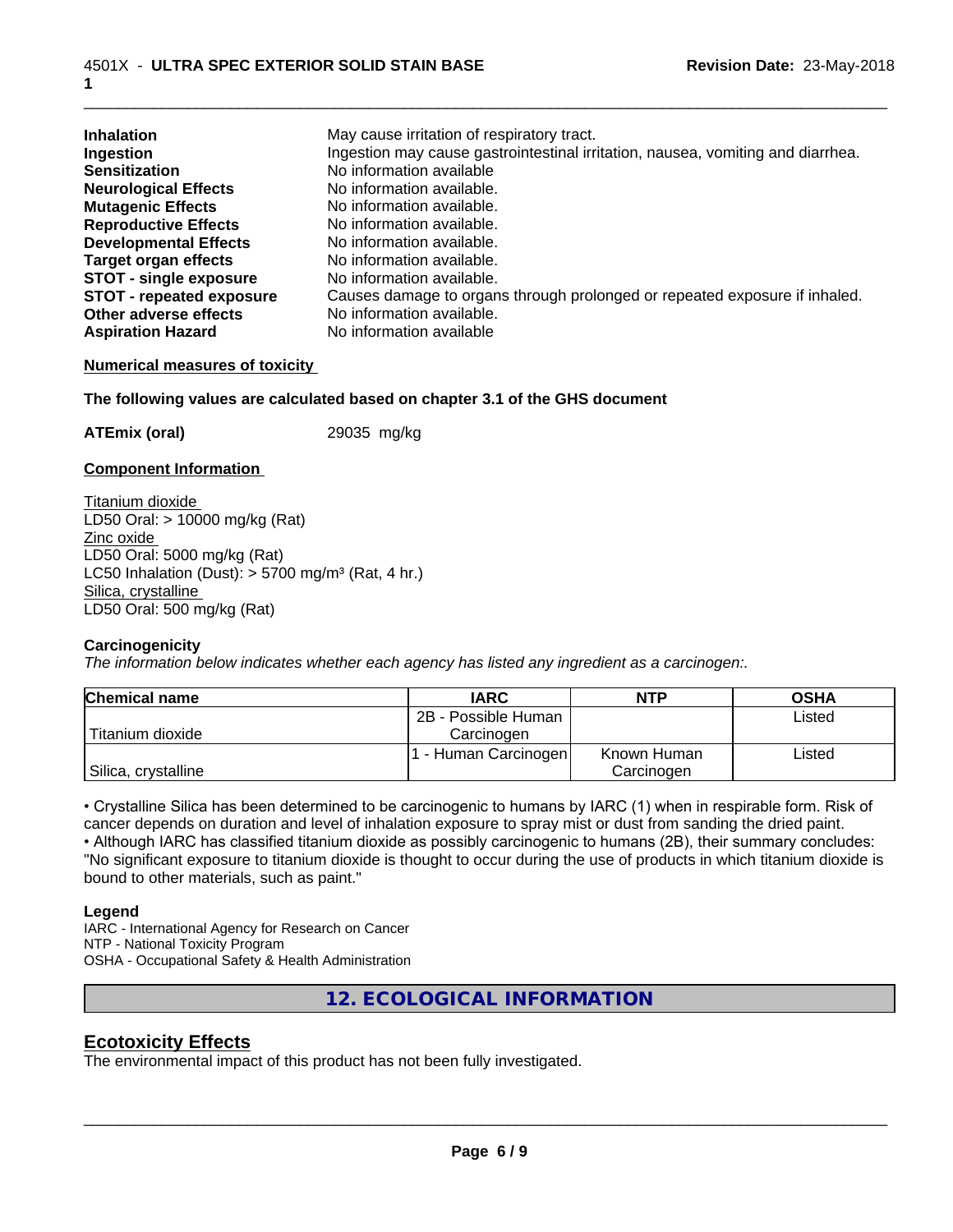\_\_\_\_\_\_\_\_\_\_\_\_\_\_\_\_\_\_\_\_\_\_\_\_\_\_\_\_\_\_\_\_\_\_\_\_\_\_\_\_\_\_\_\_\_\_\_\_\_\_\_\_\_\_\_\_\_\_\_\_\_\_\_\_\_\_\_\_\_\_\_\_\_\_\_\_\_\_\_\_\_\_\_\_\_\_\_\_\_\_\_\_\_

#### **Product Information**

#### **Acute Toxicity to Fish**

No information available

#### **Acute Toxicity to Aquatic Invertebrates**

No information available

#### **Acute Toxicity to Aquatic Plants**

No information available

#### **Persistence / Degradability**

No information available.

#### **Bioaccumulation**

No information available.

#### **Mobility in Environmental Media**

No information available.

#### **Ozone**

No information available

#### **Component Information**

#### **Acute Toxicity to Fish**

Titanium dioxide  $LC50:$  > 1000 mg/L (Fathead Minnow - 96 hr.)

#### **Acute Toxicity to Aquatic Invertebrates**

No information available

#### **Acute Toxicity to Aquatic Plants**

No information available

|                              | 13. DISPOSAL CONSIDERATIONS                                                                                                                                                                                               |
|------------------------------|---------------------------------------------------------------------------------------------------------------------------------------------------------------------------------------------------------------------------|
| <b>Waste Disposal Method</b> | Dispose of in accordance with federal, state, and local regulations. Local<br>requirements may vary, consult your sanitation department or state-designated<br>environmental protection agency for more disposal options. |
|                              | 14. TRANSPORT INFORMATION                                                                                                                                                                                                 |
| <b>DOT</b>                   | Not regulated                                                                                                                                                                                                             |
| <b>ICAO / IATA</b>           | Not regulated                                                                                                                                                                                                             |
| <b>IMDG / IMO</b>            | Not regulated                                                                                                                                                                                                             |
|                              |                                                                                                                                                                                                                           |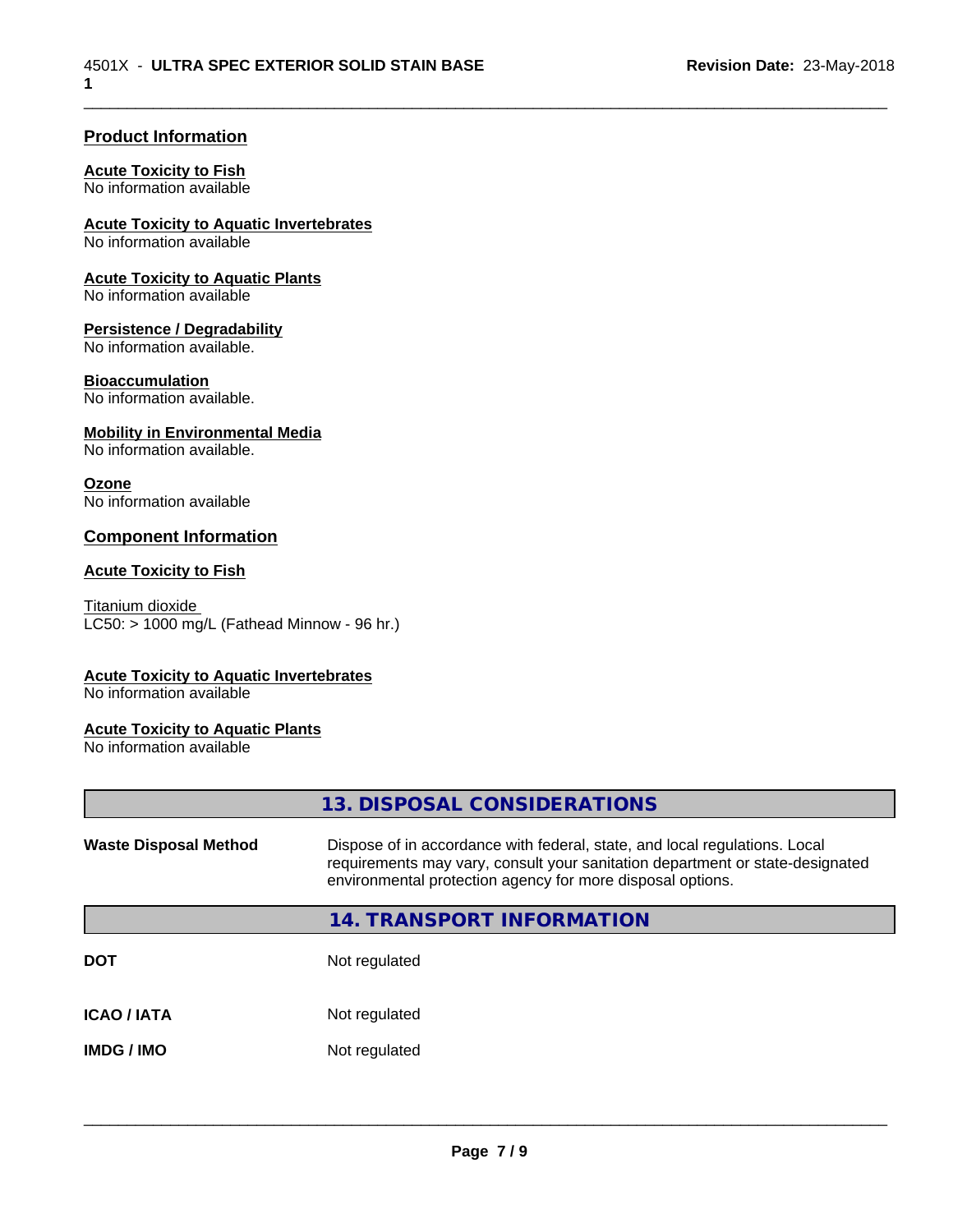# **15. REGULATORY INFORMATION**

\_\_\_\_\_\_\_\_\_\_\_\_\_\_\_\_\_\_\_\_\_\_\_\_\_\_\_\_\_\_\_\_\_\_\_\_\_\_\_\_\_\_\_\_\_\_\_\_\_\_\_\_\_\_\_\_\_\_\_\_\_\_\_\_\_\_\_\_\_\_\_\_\_\_\_\_\_\_\_\_\_\_\_\_\_\_\_\_\_\_\_\_\_

# **International Inventories**

| <b>TSCA: United States</b> | Yes - All components are listed or exempt. |
|----------------------------|--------------------------------------------|
| <b>DSL: Canada</b>         | Yes - All components are listed or exempt. |
|                            | One or more component is listed on NDSL.   |

### **Federal Regulations**

#### **SARA 311/312 hazardous categorization**

| Acute health hazard               | Nο  |
|-----------------------------------|-----|
| Chronic Health Hazard             | Yes |
| Fire hazard                       | Nο  |
| Sudden release of pressure hazard | N٥  |
| Reactive Hazard                   | N٥  |

#### **SARA 313**

Section 313 of Title III of the Superfund Amendments and Reauthorization Act of 1986 (SARA). This product contains a chemical or chemicals which are subject to the reporting requirements of the Act and Title 40 of the Code of Federal Regulations, Part 372:

| <b>Chemical name</b> | <b>CAS No.</b> | Weight-% | <b>CERCLA/SARA 313</b><br>(de minimis concentration) |
|----------------------|----------------|----------|------------------------------------------------------|
| Feldspar             | 68476-25-5     |          |                                                      |
| Zinc oxide           | 1314-13-2      |          |                                                      |

#### **Clean Air Act,Section 112 Hazardous Air Pollutants (HAPs) (see 40 CFR 61)**

This product contains the following HAPs:

*None*

# **US State Regulations**

#### **California Proposition 65**

**AN** WARNING: Cancer and Reproductive Harm– www.P65warnings.ca.gov

#### **State Right-to-Know**

| <b>Chemical name</b> | <b>Massachusetts</b> | <b>New Jersey</b> | Pennsylvania |
|----------------------|----------------------|-------------------|--------------|
| Titanium dioxide     |                      |                   |              |
| Limestone            |                      |                   |              |
| Feldspar             |                      |                   |              |
| Zinc oxide           |                      |                   |              |
| Diatomaceous earth   |                      |                   |              |
| Silica, crystalline  |                      |                   |              |

#### **Legend**